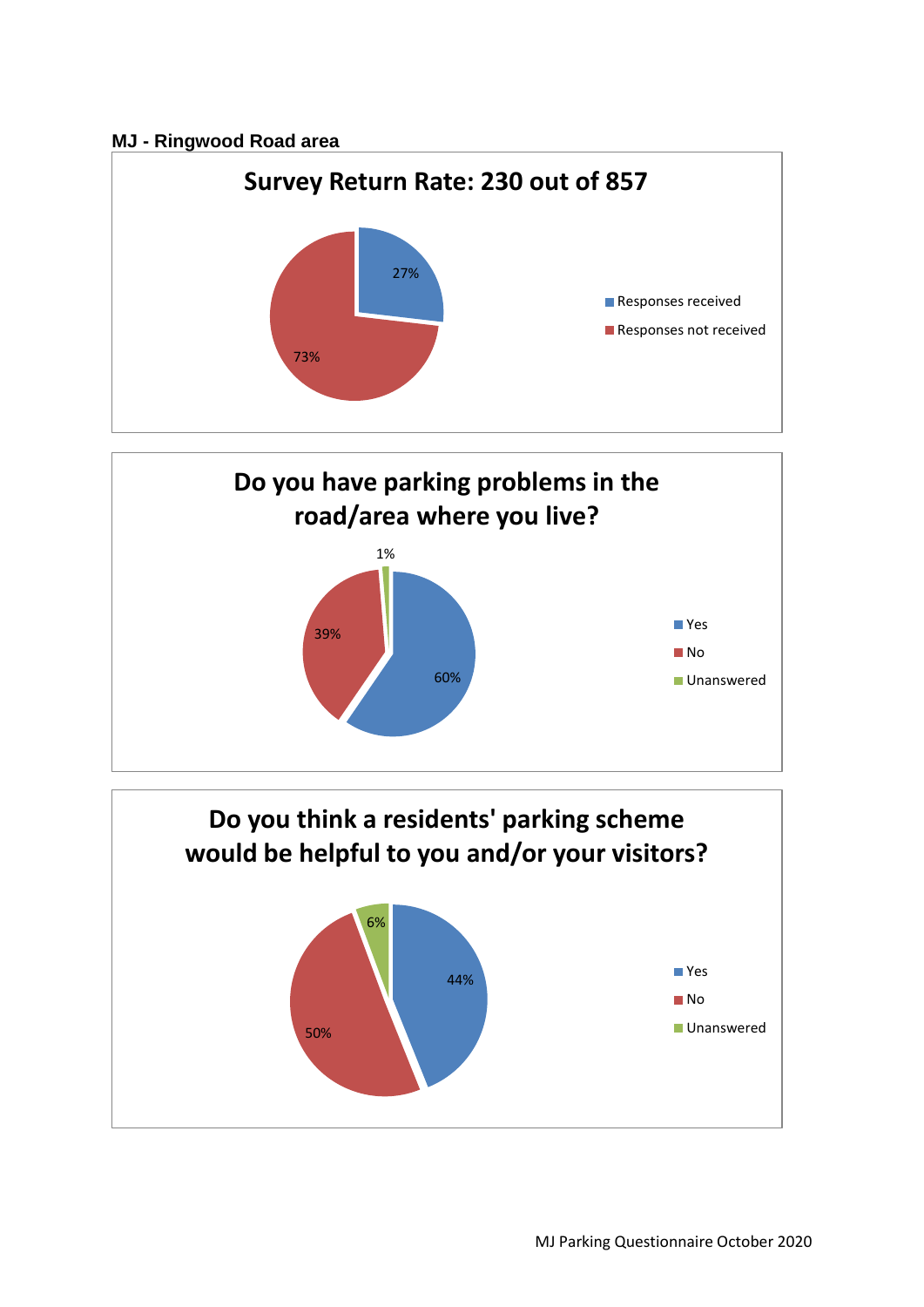



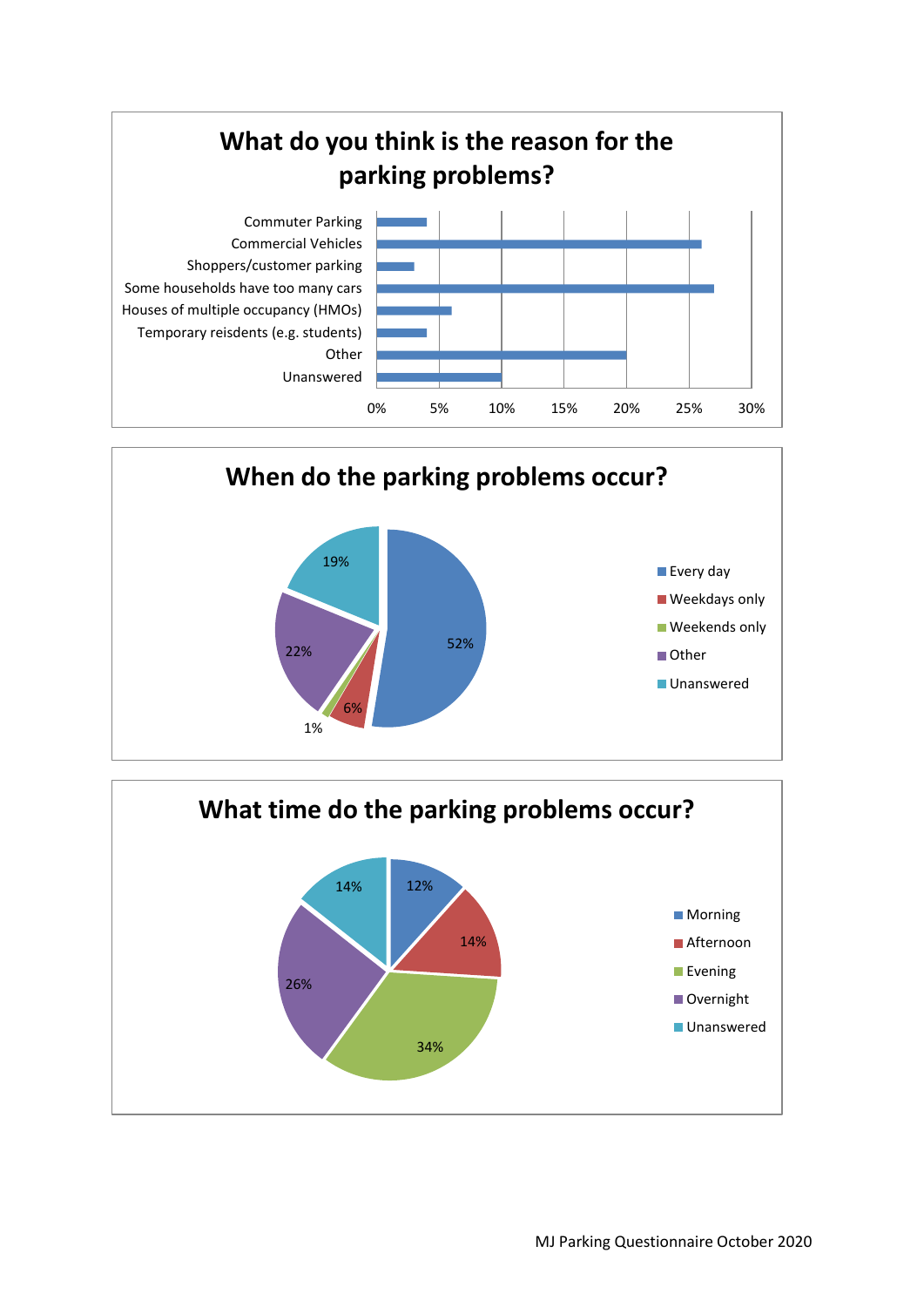



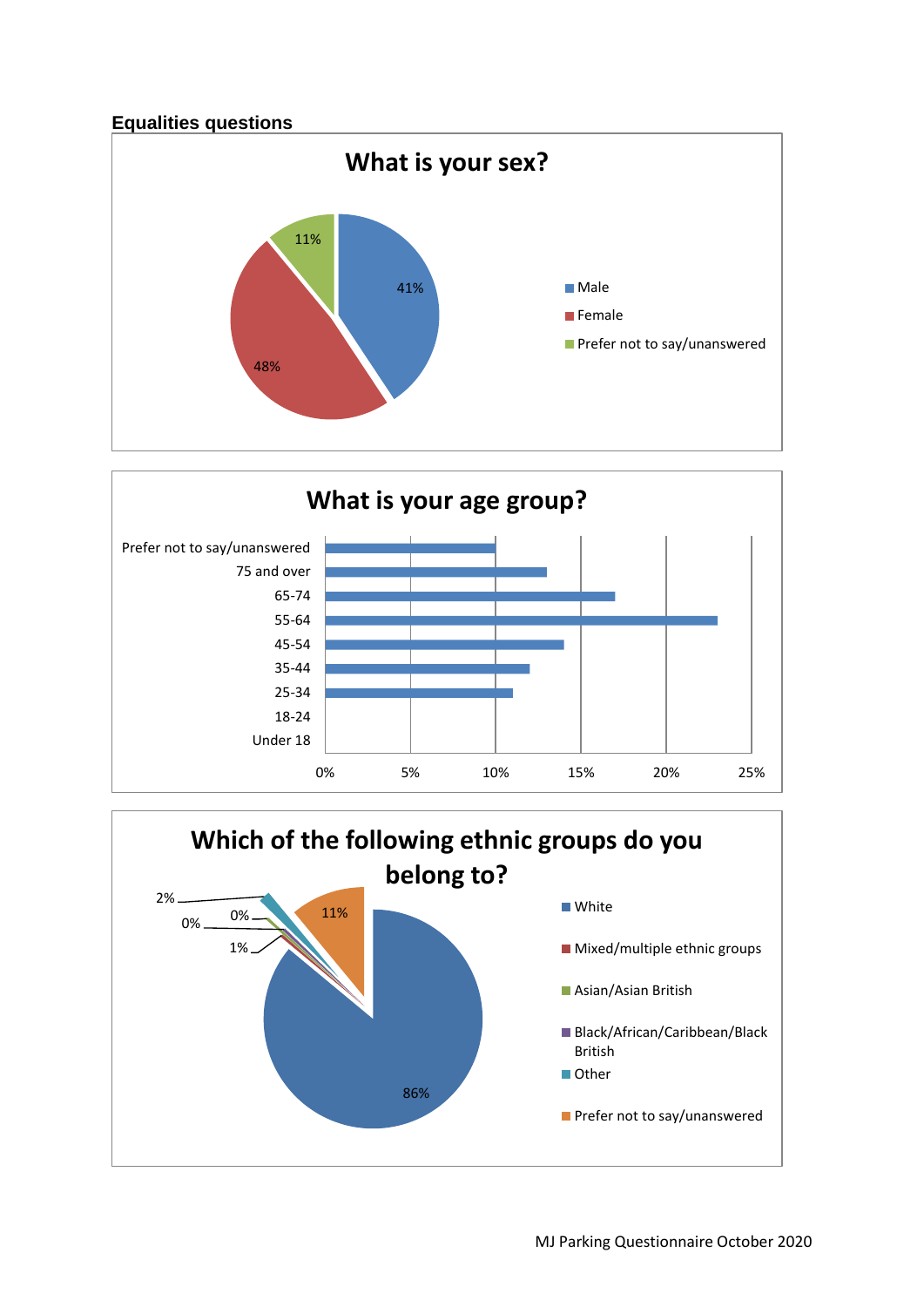



| <b>Road Name</b>                | <b>For</b>     | <b>Against</b>    | <b>Undecided</b> | No. of<br><b>surveys</b><br>received | No. of<br>properties<br>surveyed |
|---------------------------------|----------------|-------------------|------------------|--------------------------------------|----------------------------------|
| <b>Bransbury Road</b>           | 6              | 6                 | 1                | 13                                   | 45                               |
| Cadnam Road                     | $\overline{2}$ | 3                 | 3                | 8                                    | 52                               |
| <b>Cockleshell Gardens</b>      | $\overline{2}$ | 11                | $\overline{2}$   | 15                                   | 44                               |
| <b>Cromwell Road</b><br>(part)  | $\Omega$       | 4                 | 0                | 1                                    | 9                                |
| <b>Driftwood Gardens</b>        | 3              | 6                 | 0                | 9                                    | 24                               |
| Dunn Close                      | $\overline{0}$ | $\overline{4}$    |                  | 5                                    | 53                               |
| Eastney Farm Road               | $\overline{2}$ | 2                 | ი                | 4                                    | 16                               |
| Fordingbridge Road              | 17             | 12 <sub>2</sub>   | 0                | 29                                   | 73                               |
| <b>Gritanwood Road</b>          | 0              | 8                 | 4                | 9                                    | 43                               |
| <b>Halliday Crescent</b>        | $\overline{2}$ | 0                 | 0                | 2                                    | 53                               |
| <b>Henderson Road</b><br>(part) | 20             | 28                | $\overline{2}$   | 50                                   | 164                              |
| <b>Lidiard Gardens</b>          | 20             | $12 \overline{ }$ | $\overline{2}$   | 34                                   | 124                              |